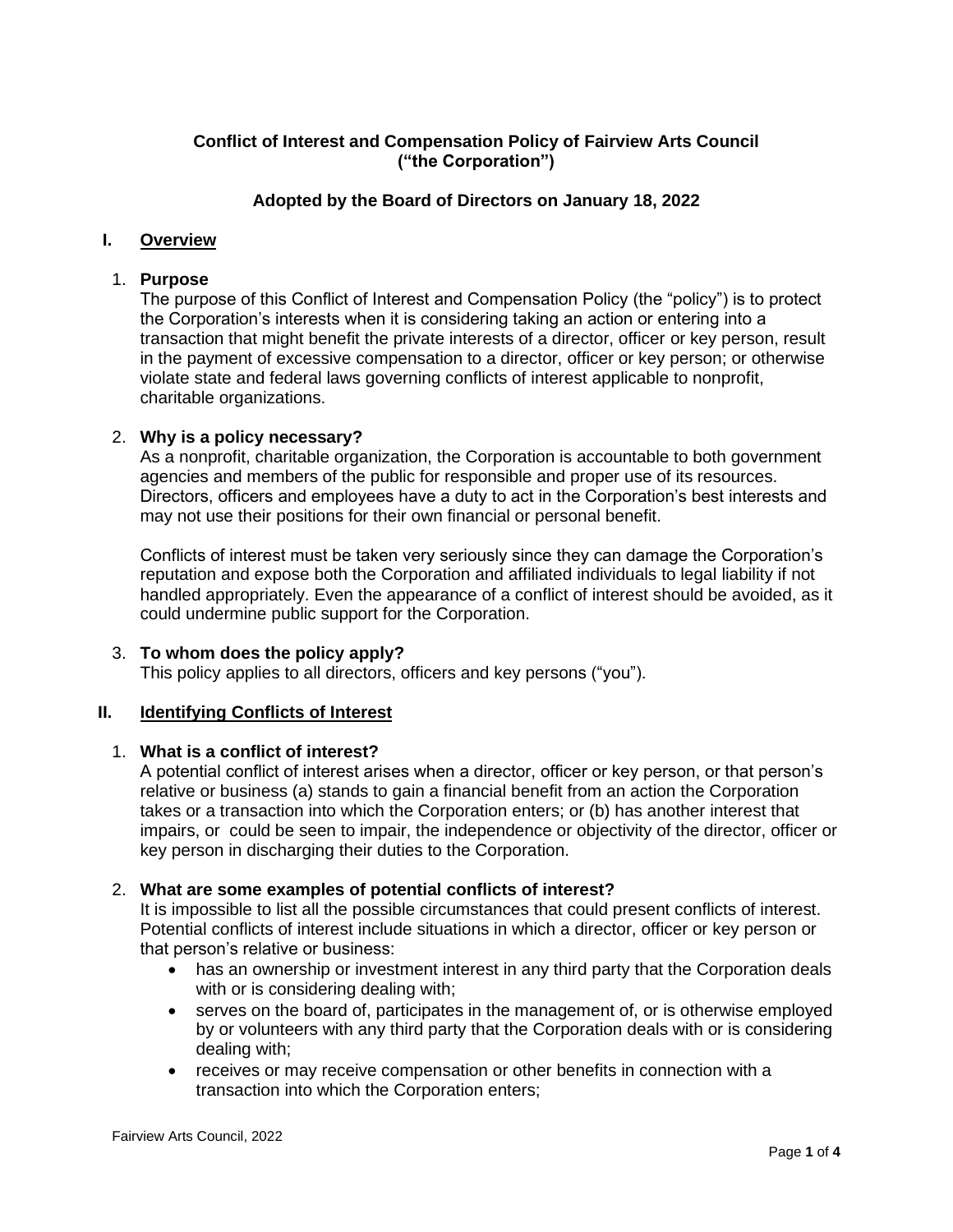- receives or may receive personal gifts or loans from third parties dealing with the Corporation;
- serves on the board of directors of another nonprofit organization that is competing with the Corporation for a grant or contract;
- has a close personal or business relationship with a participant in a transaction being considered by the Corporation;
- would like to pursue a transaction being considered by the Corporation for their personal benefit.
- 3. In situations where you are uncertain, err on the side of caution and disclose the potential conflict as set forth in Section III of this policy.
- 4. **A potential conflict is not necessarily a conflict of interest**. A person has a conflict of interest only if the board of directors decides, pursuant to Section IV of this policy, that a conflict of interest exists.

### **III. Disclosing Potential Conflicts of Interest**

- 1. You must disclose to the best of your knowledge all potential conflicts of interest as soon as you become aware of them and always before any actions involving the potential conflict are taken. Submit a signed, written statement disclosing all the material facts to the audit committee.
- 2. You must file an annual disclosure statement in the form attached to this policy. **If you are a director**, you must also file this statement prior to your initial election. Submit the form to the chair of the audit committee.

### **IV. Determining Whether a Conflict of Interest Exists**

- 1. After there has been disclosure of a potential conflict and after gathering any relevant information from the concerned director, officer or key person, the board of directors shall determine whether there is a conflict of interest. The director, officer or key person shall not be present for deliberation or vote on the matter and must not attempt to influence improperly the determination of whether a conflict of interest exists.
- 2. In determining whether a conflict of interest exists, the board of directors shall consider whether the potential conflict of interest would cause a transaction entered into by the Corporation to raise questions of bias, inappropriate use of the Corporation's assets, or any other impropriety.
- 3. A conflict always exists in the case of a related party transaction a transaction, agreement, or other arrangement in which a related party has a financial interest and in which the Corporation or any affiliate of the Corporation is a participant.

# **V. Procedures for Addressing a Conflict of Interest**

1. When a matter involving a conflict of interest comes before the board, the board may seek information from the director, officer or key person with the conflict prior to beginning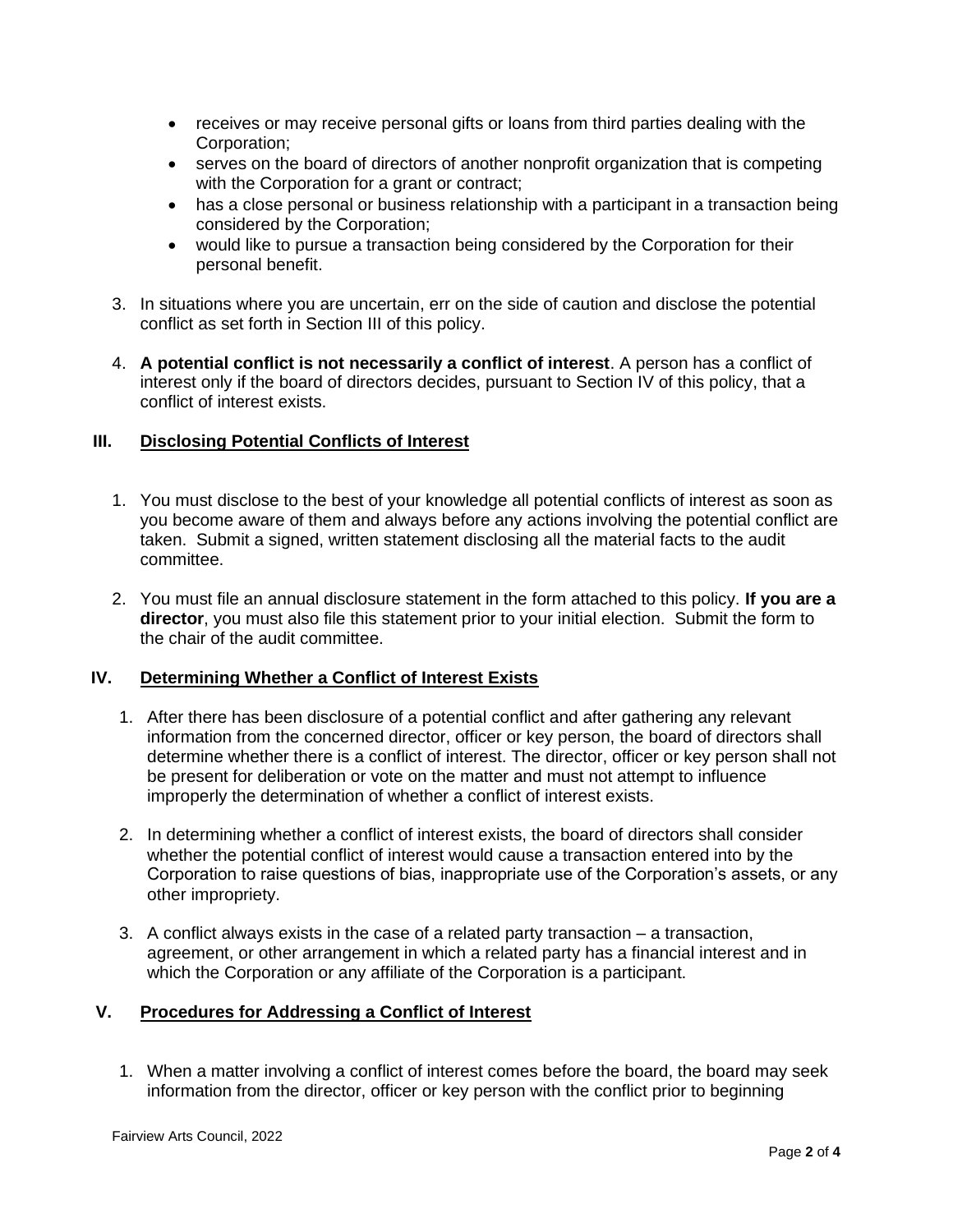deliberation and reaching a decision on the matter. However, a conflicted person shall not be present during the discussion or vote on the matter and must not attempt to influence improperly the deliberation or vote.

### 2. **Additional Procedures for Addressing Related Party Transactions**

a. The Corporation may not enter into a related party transaction unless, after good faith disclosure of the material facts by the director, officer or key person, the board or a committee authorized by the board determines that the transaction is fair, reasonable and in the Corporation's best interest at the time of such determination.

b. If the related party has a substantial financial interest, the board or authorized committee shall:

- i. prior to entering into the transaction, consider alternative transactions to the extent available;
- ii. approve the transaction by a vote of not less than a majority of the directors present at the meeting; and
- iii. contemporaneously document in writing the basis for its approval, including its consideration of any alternative transactions.

### **VI. Minutes and Documentation**

The minutes of any board meeting at which a matter involving a conflict of interest or potential conflict of interest was discussed or voted upon shall include:

- a. the name of the interested party and the nature of the interest;
- b. the decision as to whether the interest presented a conflict of interest;
- c. any alternatives to a proposed contract or transaction considered by the board; and
- d. if the transaction was approved, the basis for the approval.

#### **VII. Prohibited Acts**

The Corporation shall not make a loan to any director or officer.

## **VIII. Procedures for Determining Compensation**

1. No person shall be present for or participate in board or committee discussion or vote pertaining to:

- a. their own compensation;
- b. the compensation of their relative;
- c. the compensation of any person who is in a position to direct or control them in an employment relationship;